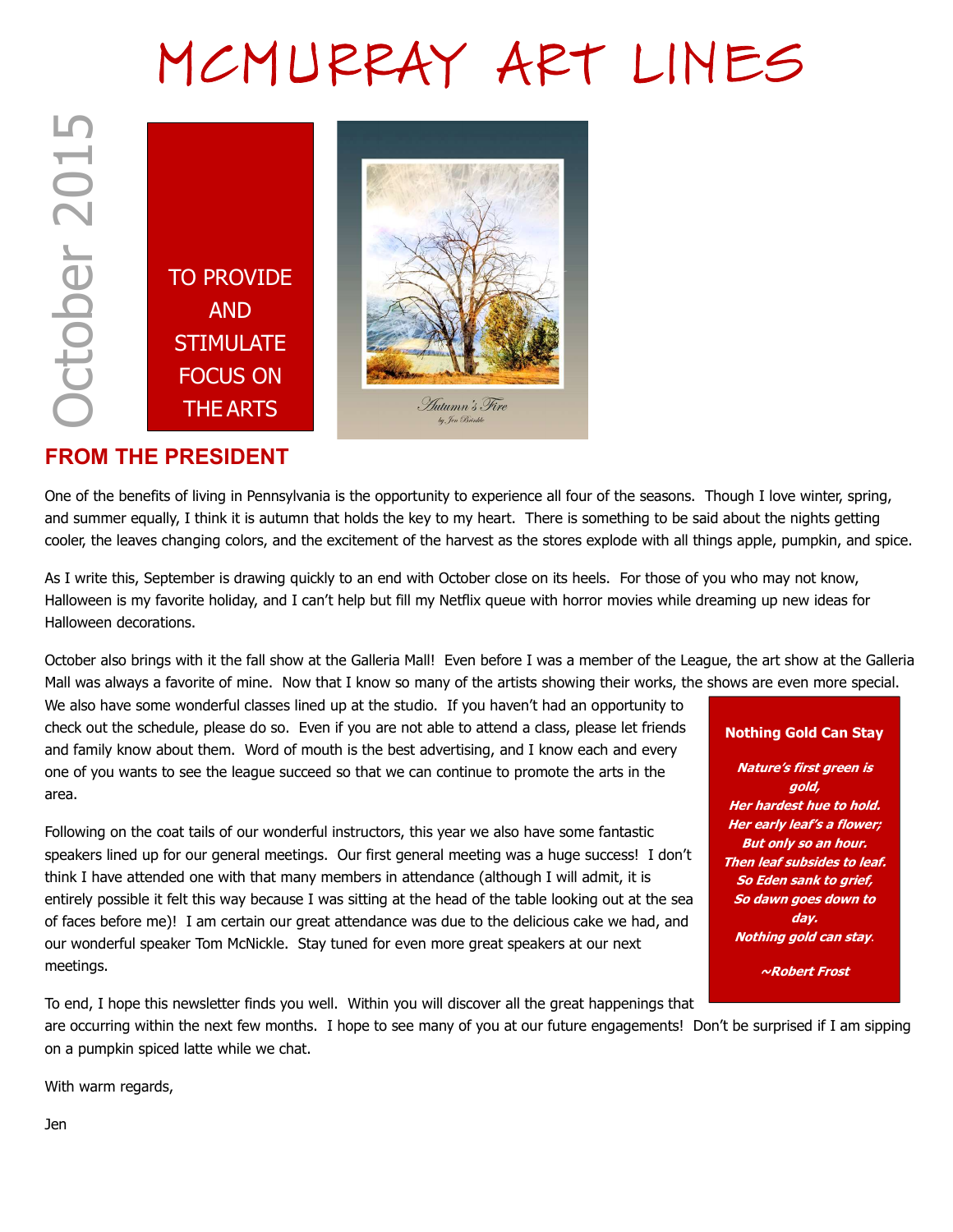# MAL CELEBRATES IT'S 50TH ANNIVERSARY WITH A DINNER AFFAIR AT ROLLING HILLS COUNTRY CLUB

On Thursday, October 29 we will meet at 6:30 p.m. at the newly remodeled Rolling Hills Country Club in McMurray. That gives us 30 minutes to mingle and have drinks (cash bar) before a buffet dinner served at 7 p.m. (More details will follow as Rolling Hills is currently updating their menu.)

A few more people are needed in order to have the buffet, so please sign up promptly.

Please let Linda Saksa know if you are interested by September 28. You may email her at saxa3@msn.com or leave a message at 724-941-6413.

Please send checks for \$40.50 a person. Checks should be written out to MAL and be postmarked by Saturday, October 3. The cost of the dinner includes the service

charge and tax for three entrees: chicken, fish, beef. What a good way to celebrate and thank all those spouses and friends who have helped MAL thru the years! Woo hoo....it's celebration time for McMurrray Art League's 50th year!

Looking forward to a great time with great and talented friends!

Your 50<sup>th</sup> Anniversary Committee: Carol Aurin, Theresa Bozzo, Fred Kunz, Linda Saksa, Darla Tsupros, Linda VanNewkirk

#### GIFT BASKETS

We are putting together gift baskets for a raffle at the 50th Anniversary Dinner. If you have any donations, please contact Darla Tsupros at derpla115@gmail.com or 412-997-0833 or Linda Saksa.

Tickets will be sold and the baskets will be raffled off at the 50th Anniversary Dinner.

## A HALF CENTURY OF ART – MALs FALL SHOW AT THE GALLERIA IS JUST A TURN OF THE PAGE AWAY.

Come to the Galleria anytime between October 9th and the 18th and enjoy the works of our collective art

leagues many diverse talented artists. With the demise of Plein Air in Mt. Lebanon, it seems all the more imperative that we are there to support our local art scene.

Hope you can all be there!

## LUSH BRUSH

Are you ready for a night of food, fun and art?

Come join your fellow artists on Thursday evening, November 5, from 6:00 to 8:30 p.m. We will be sharing food and wine and creating greeting cards provided by MAL. The cards will be used as a fundraiser and will also be used by the correspondence secretary.

Bring art supplies of your choice. Bring a beverage (wine, etc.) food (appetizer or dessert).

Reserve your spot online and coordinate refreshments by October 29<sup>th</sup>. You can also contact our co-vice presidents. Ginny Hults, *ginnyhults@verizon.net* 724-941-8531, or Anne Trimble, anne@annetrimble.com, 412-343-0498.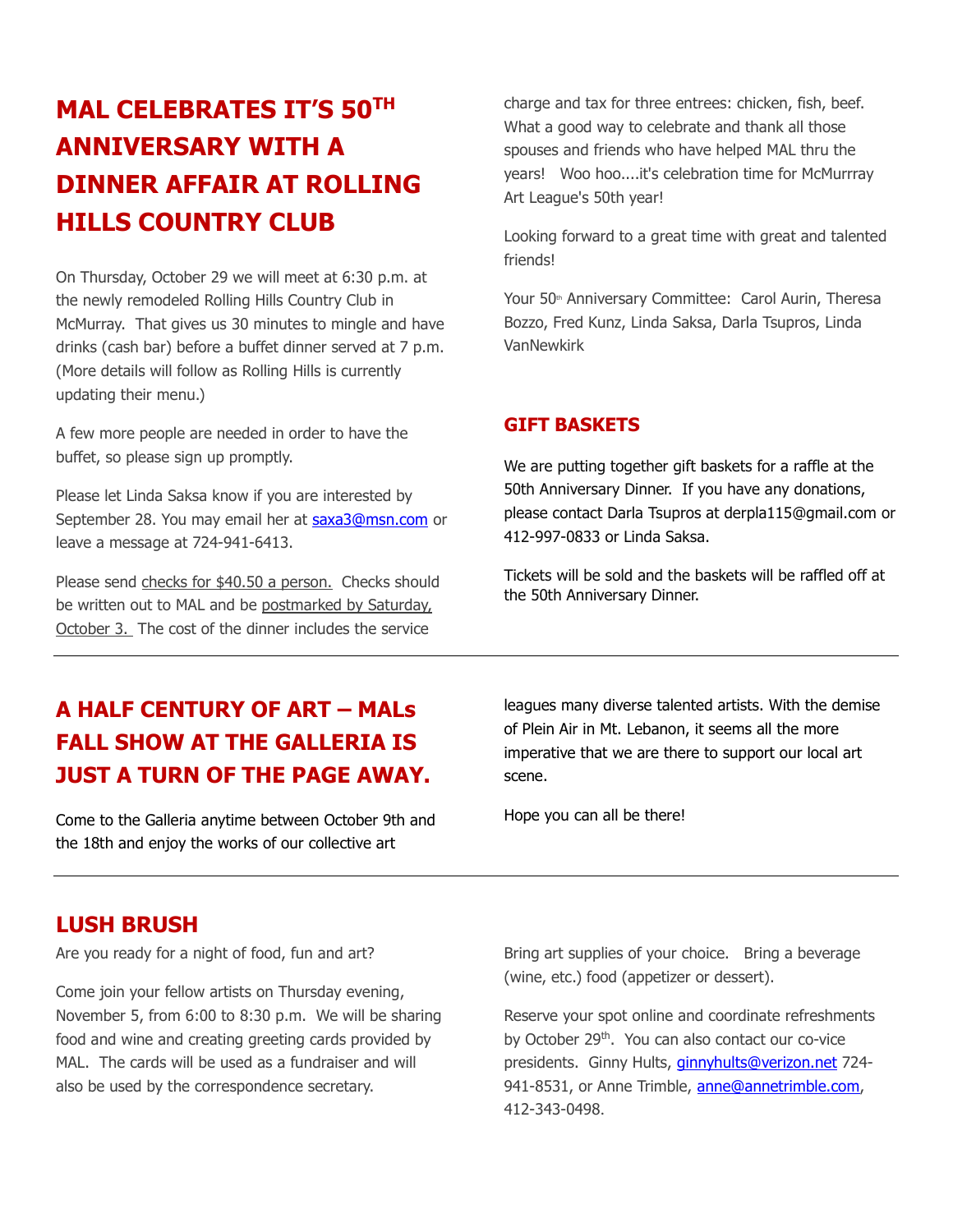## FROM OUR CLASS COORDINATOR: MAL FALL- WINTER - SPRING CLASSES - SIGN UP EARLY !

MAL would like to encourage you to sign up for class at least two weeks prior to beginning of class. Early sign up ensures that a class is not cancelled because we think there is a lack of interest instead of procrastination. Additionally, it is a courtesy to our instructors in order for them to plan accordingly.

Our fall workshops include:

- Botanical painting with Hiromi Katayama
- Watercolor with Bill Vrscak
- Pastel portraiture with Christine Swann
- Drawing the draped figure in conte' with Brian McDermott.

Besides the fall workshops, MAL is lining up classes for winter and spring as well. These classes will feature Tom McNickle teaching two separate workshops which include one watercolor and one oil class. Barry Jeter, Bill Perry and Sue Levy will be teaching watercolor workshops. Lisa Rasmussen and Margaret Williams McGowan are doing pastel classes. David Bowers will be instructing us in an ink and wash class and Robert Yonke is returning to teach in May.

Check the MAL website for details on classes offered, their description and the materials lists. Any questions regarding class content please contact Stephany Myers at 724-228-3774.

| <b>DATE</b>             | <b>INSTRUCTOR</b>            | <b>MEDIUM/DESCRIPTION</b>                   | <b>TIME</b> | <b>MEMBERS RATE</b> |
|-------------------------|------------------------------|---------------------------------------------|-------------|---------------------|
|                         |                              |                                             |             |                     |
| Oct. 6, 13              | <b>Bill Verscak</b>          | Watercolor                                  | 10AM-4PM    | \$40/Day            |
| Oct. 20                 | Hiromi Katayama              | Botanicals in Pen, Ink &<br>Watercolor      | 10AM-4PM    | \$35/Day            |
| Oct. 7, 14,21           | Christine Swann              | Portraits in Pastel                         | 10AM-4PM    | \$45/Day            |
| Nov. 7, 14 (Sat)        | <b>Brian McDermott</b>       | Drawing the Clothed Figure in<br>Conte      | 10AM-4PM    | \$35/Day            |
| Feb. 2, 3               | Jeannie McGuire              | Watercolor                                  | 10AM-4PM    | \$50/Day            |
| Mar. 8, 15, 22,29       | Tom McNickle                 | Watercolor                                  | 10AM-4PM    | \$40/Day            |
| Apr. 5, 12              | Barry Jeter                  | Watercolor                                  | 10AM-4PM    | \$40/Day            |
| Apr. 6, 13, 20          | Tom McNickle                 | Oil                                         | 10AM-4PM    | \$40/Day            |
| Apr. 19                 | Lisa Rasmussen               | Pastel                                      | 10AM-4PM    | \$35/Day            |
| Apr. 26, 27             | <b>Bill Perry</b>            | Paint A Portrait - Watercolor<br>and/or Oil |             | \$40/Day            |
| May 3, 10, 17 24,<br>31 | Sue Levy                     | Watercolor $-$ Beginners &<br>Intermediate  |             | \$25/Day            |
| May 4, 11               | Robert Yonke                 | Watercolor & Mixed Media                    |             | \$40/Day            |
| May 18                  | David Bowers                 | Ink & Wash                                  |             | \$40/Day            |
| June 7, 8               | Margaret Williams<br>McGowan | Pastel Animal Portraits                     |             | \$35/Day            |

#### UPCOMING CLASSES

Again, MAL encourages you to sign up early to take advantage of these great opportunities to learn from instructors with so much expertise and talent. You can sign up using our website by viewing EVENTS or CALENDAR or by contacting our class registrar Jean Kunz at 412-831-9992.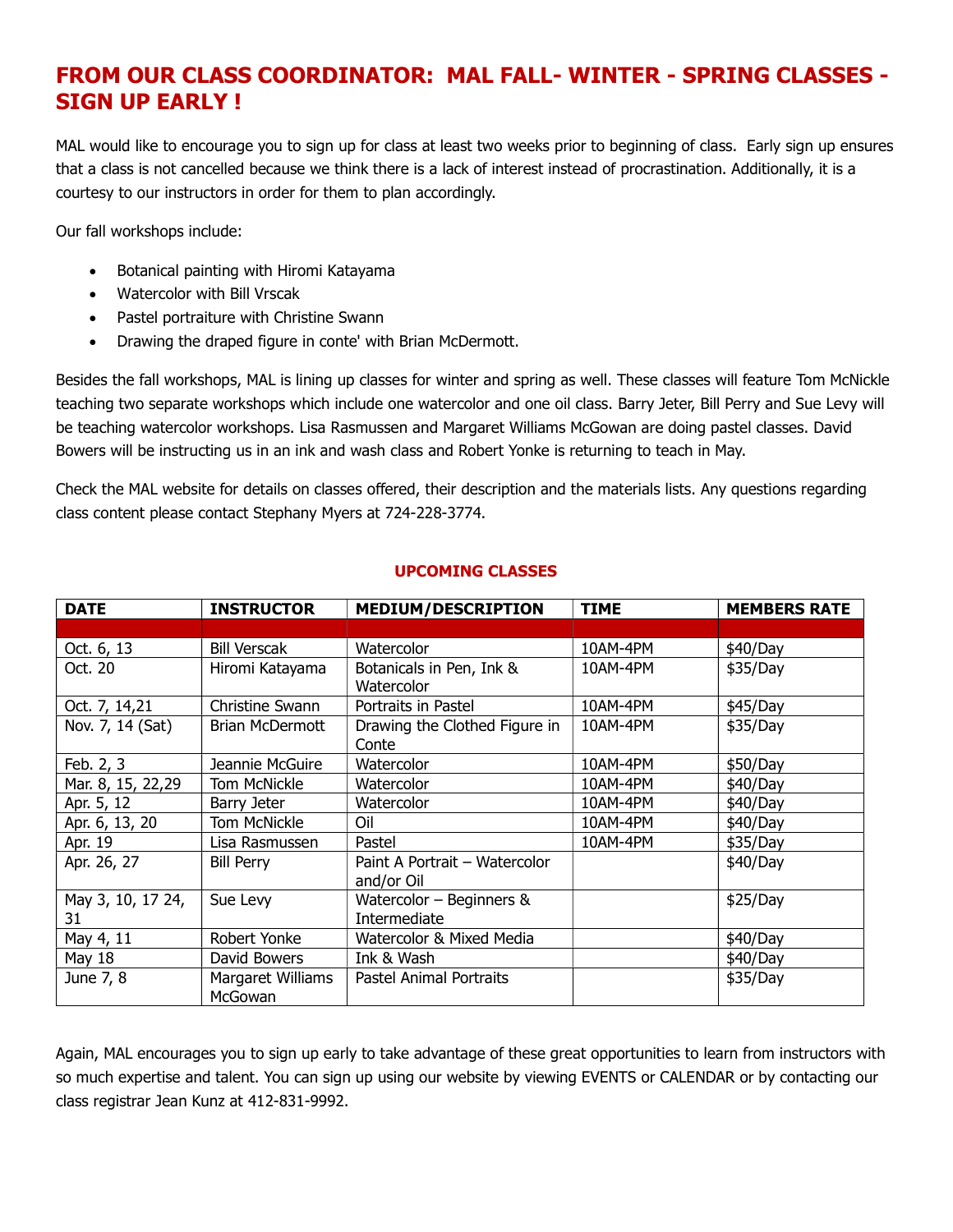## CONFIRMED DATES AND SPEAKERS:

- 1. Sept 10, 7:00 p.m. Tom McNickle 724-946-3518 tommcnickle@comcast.net
- 2. Oct. 1, 2:00 p.m. (Thursday)- David M. Bowers 724-942-3274 davidmbowers@comcast.net
- 3. Nov. 12, 2:00 p.m. (Thursday)-John DelMonte 412-833-2998 Jrdelmonte3@gmail.com
- 4. Feb. 11, 2:00 p.m. (Thursday) Calvin Lynch 724-329-4417 calvinartist@yahoo.com
- 5. Mar. 10, 2:00 p.m. (Thursday) –Cynthia Cooley 412-826-5845
- 6. Apr. 14, 7:00 p.m.(Thursday) Margaret Williams McGowan 724-452-0845 mwmac@zoominternet.net

| <b>Board Meetings - Mondays</b> |  |  |  |  |
|---------------------------------|--|--|--|--|
|                                 |  |  |  |  |
| October $19 - 2:00$ p.m.        |  |  |  |  |
| January 18, 2016 - 2:00 p.m.    |  |  |  |  |
| February $15 - 2:00$ p.m.       |  |  |  |  |
| March $21 - 2:00$ p.m.          |  |  |  |  |
| April 18 - 2:00 p.m.            |  |  |  |  |

## **General Meetings - Thursday** October  $1 - 2:00$  p.m. November  $12 - 2:00$  p.m. February 11, 2016 – 2:00 p.m. March  $10 - 2:00$  p.m. April  $14 - 7:00$  p.m.

## LSA

The PA Race Horse Development and Gaming Act (Act 2004- 71), as amended, has established the Pennsylvania Gaming ("Local Share Account") in the Department of Community and Economic Development ("DCED") for the purpose of distributing 2% of gross terminal revenues of certain licensed gaming facilities in an orderly and timely fashion to support and enhance community and economic well-being and mitigate the impact of gambling and related activities.

After learning that there might be monies available to our facility, I tried to get as much information as I could to see if MAL is eligible for the funds. I contacted Diana Irey and went to a meeting at Court House Square next to Washington County Court House.

Through the meeting, I finally acquired some answers from the Redevelopment Authority. One of the answers received was that MAL will need our Municipality to sponsor us.

At the Board meeting, MAL voted to move forward with the process. MAL came up with a list of movable items and their prices to improve our studio.

After the Board met and made the decision, the information was brought to Mike Silvestri, Peter's Township Manager to look over before he presented it at the Peter's Township Municipal meeting.

After talking to Mike, it seemed that the Board had already figured out what they were going to submit to the LSA for use in Peter's Township.

From this experience, I know that it has given us more recognition in the community, and it certainly provided a learning experience.

If we don't have any luck for the 2015 deadline, MAL can now understand the process, what is expected, and know who to go through for next year.

## THE WINDOW EXHIBIT

October: Barbara Wettergreen will exhibit.

## MEMBERSHIP

Thanks to all 100 new or renewing artists for helping us keep the arts alive. Interested in joining? You can via the website and pay via PayPal or snail mail by filling out a registration form (available on the website or at the studio) and mailing your check to: Carol Kilkeary, 276 Froebe Rd, Venetia PA 15367.